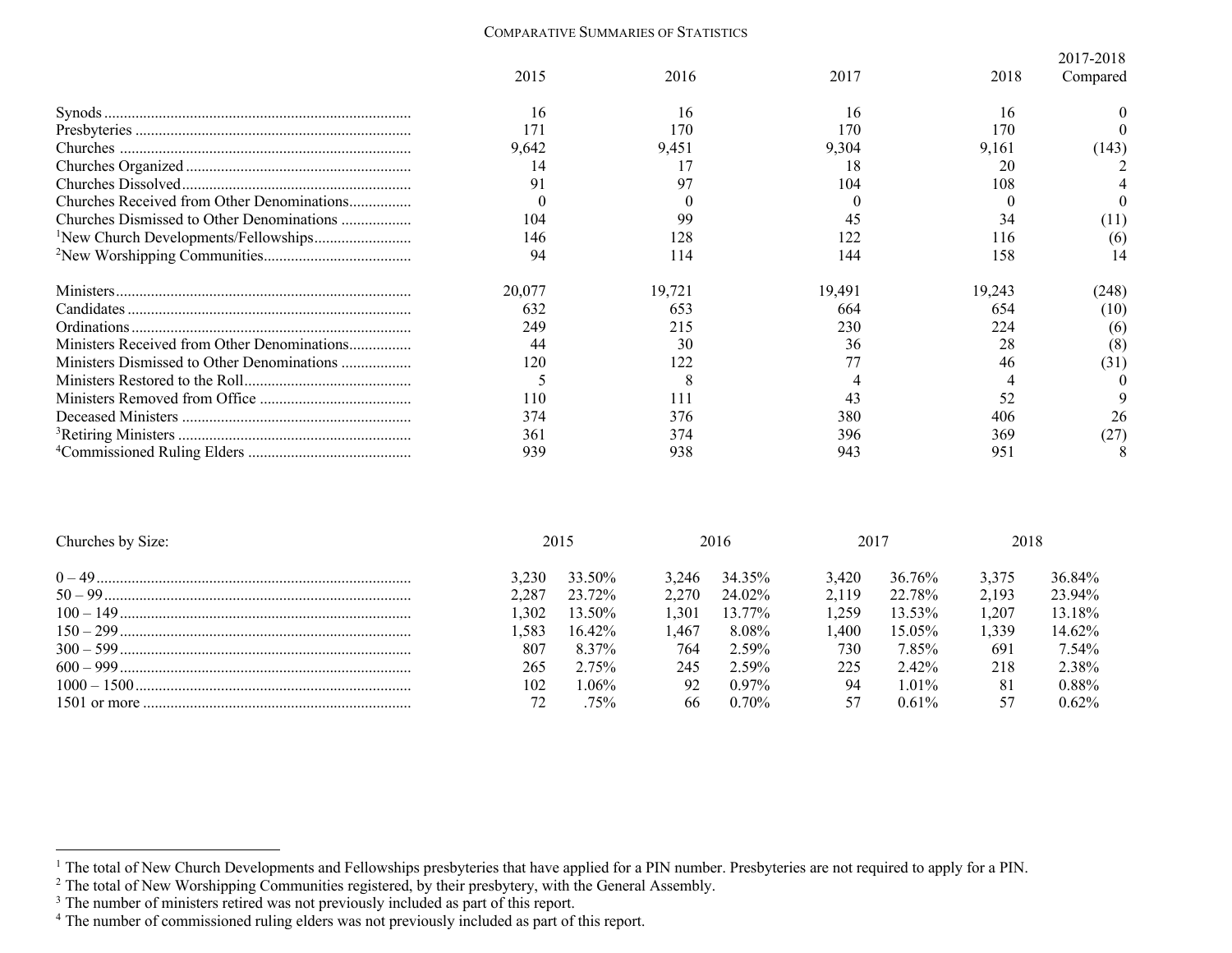## 82% of churches submitted statistical data, representing 87% of PCUSA membership.<sup>1</sup> The median presbytery has a membership of 6,266 persons. The average presbytery consists of 113 ministers, 54 churches, and 4 candidates.

|                                |               | 2015           | 2016          | 2017       | 2018                     | Difference    |
|--------------------------------|---------------|----------------|---------------|------------|--------------------------|---------------|
|                                |               | 1,572,660      | 1,482,767     | 1,415,053  | 1,352,678                | (62, 375)     |
|                                |               | $\theta$       | $\theta$      | $\theta$   | $-6,205$                 |               |
|                                |               | 917,150        | 864,855       | 825,695    | 793,629                  | (32,066)      |
|                                |               | 69,265         | 65,224        | 63,835     | 61,749                   | (2,086)       |
| Gains:                         |               |                |               |            |                          |               |
|                                |               | 14,969         | 13,687        | 12,960     | 14,858                   | 1,898         |
|                                |               | 11,904         | 11,243        | 10,716     | 9,578                    | (1,138)       |
|                                |               | 14,969         | 13,687        | 12,960     | 22,005                   | 9,045         |
|                                |               | 10,557         | 9,713         | 8,867      | $\theta$                 | $-$           |
| Losses:                        |               |                |               |            |                          |               |
|                                |               | 47,728         | 43,902        | 20,162     | 16,893                   | (3,269)       |
|                                |               | 27,469         | 26,193        | 25,565     | 24,478                   | (1,087)       |
|                                |               | 79,002         | 75,064        | 74,129     | 61,240                   | (12, 889)     |
| <sup>3</sup> Baptisms:         |               |                |               |            |                          |               |
|                                |               | 14,943         | 13,427        | 12,598     | 11,181                   | (1, 417)      |
|                                |               | $\overline{0}$ | $\theta$      | $\theta$   | 1,479                    |               |
|                                |               | 4,169          | 4,775         | 2,927      | 2,018                    | (909)         |
|                                |               | 554,481        | 507,609       | 475,412    | 488,728                  | 13,316        |
| Receipts                       | 2015          | 2016           | 2017          |            |                          |               |
| Contributions                  | 1,748,516,736 | 1,573,042,766  | 1,571,833,837 |            |                          |               |
| Capital and Building Funds     | 225,719,352   | 203,568,305    | 277,303,107   |            |                          |               |
| <b>Investment Income</b>       | 144,601,922   | 195,689,465    | 224,718,855   |            |                          | 2018          |
| <b>Bequests</b>                | 104,286,744   | 101,818,245    | 105,424,455   |            | Annual Income            | 2,306,132,231 |
| Other Income                   | 336,504,607   | 301,703,956    | 273,380,146   |            | Annual Expense           | 2,189,700,617 |
| Expenditures                   |               |                |               |            |                          |               |
| Local Program                  | 1,619,565,273 | 1,589,979,048  | 1,545,812,575 |            | Subset of Annual Expense |               |
| Local Mission                  | 132,737,066   | 118,754,125    | 114,961,239   |            | Spent on:                |               |
| Capital Expenditures           | 244,428,412   | 241,374,144    | 245,170,311   | Mission    |                          | 211,496,303   |
| <b>Investment Expenditures</b> | 61,108,564    | 45,916,972     | 54,338,620    | Personnel  |                          | 1,625,025,243 |
| Per Capita                     | 32,570,331    | 32,504,349     | 30,932,677    | Facilities |                          | 456,713,771   |
| Validated Mission              | 59,810,990    | 51,629,907     | 51,067,748    |            |                          |               |
| <b>Other Mission</b>           | 52,911,632    | 48,149,482     | 47,179,821    |            |                          |               |

<sup>1</sup> The 223<sup>rd</sup> General Assembly (2018) approved a new set of statistical questions and definitions.

<sup>&</sup>lt;sup>2</sup> On previous statistical reports, churches would use other gains or losses to make adjustments to their beginning members. This new category was created to separate those administrative changes from membership gains or losses.

<sup>&</sup>lt;sup>3</sup> Previously, baptisms were broken into two categories, children and adults.